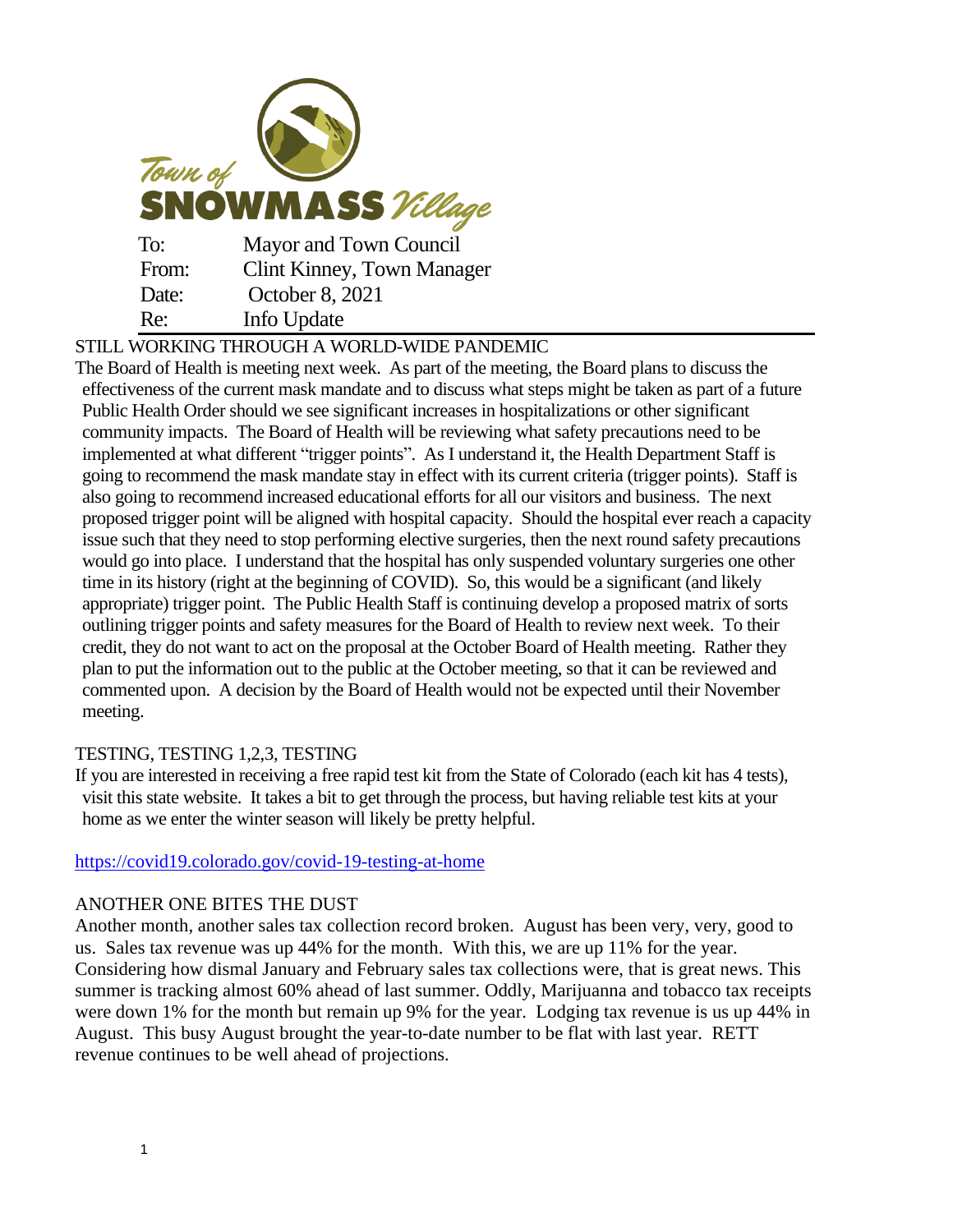## ANOTHER BRICK IN THE WALL

Actually, there are no bricks, but there are soil nails, concrete, improved drainage and features in the Daly Townhome project. We currently have the contractors under contract. They plan to mobilize the wall stabilization team sometime in mid-October. The wall stabilization will take approximately 2 weeks to complete. After wall stabilization is completed, the dirt work crews will come in to complete the work above the wall. That work will take about 2 weeks to complete. The project is expected to be completed by mid-November.

## TID BITS:

- Wax up them skis, winter weather is a brewing. The experts are calling for snow next week down to 6000 feet. The road crew is working to put on plows. We have 2 sand trucks, one light duty truck and the loader outfitted and ready to go.
- The Top of the Village snowmelt road boiler project is pushing hard to get up and running before snow flies. We do have a Plan B if all of the bugs are not worked out with the startup of the system.
- After the article in Thursday's paper about the roundabout discussion, we received the attached letter from the Roaring Fork Fire and Rescue Authority.
- We are continuing to track down the source of the odor at Brush Creek near Base Village. We took a number of new water samples this week and have expedited the test results.
- New speed humps (instead of bumps) were installed on Meadow Drive this week.
- Off season? What off season? The Housing team is hustling and bustling. This past week and for weeks to come we will be putting a lot of effort into the Snowmass Inn. In additon to these units we are having an unusually high number of our standard units turn over as well.
- The exterior painting project at Mountain View 2 was completed this week.
- A Tourism Talk is scheduled for Tuesday at 10.
- While the music was great, JAS wreaked more havoc on Town Park than normal this year. JAS was required to hire a third party to make a significant number of repairs. Sod replacement at the park will continue through this week and into next week. In additon to this work, we will also be taking down a significant cotton wood tree (near the Gazebo) that has reached the end of its life. It will be replaced, but not forgotten.
- The plan for Building 12 in Base Village has been submitted and is in for its completeness review.
- We are continuing to explore grant options for the Mall Transit Station. We are joining a state-wide effort to jointly apply for a unified FTA grant.
- We are hiring. We need bus drivers, a traffic control officer, plow driver, recreation staff, and facility maintenance personnel. Send good people our way.
- The annual resident parking permit letter went out this week. Don't wait too long to get your pass.
- The County is planning a full road closure at the top of Owl Creek Road on the 1th and 12th of October from 6:30 pm to 3 am in order to get that project completed before snow flies. These times and dates are subject to change, but the County has committed to adequate notification.